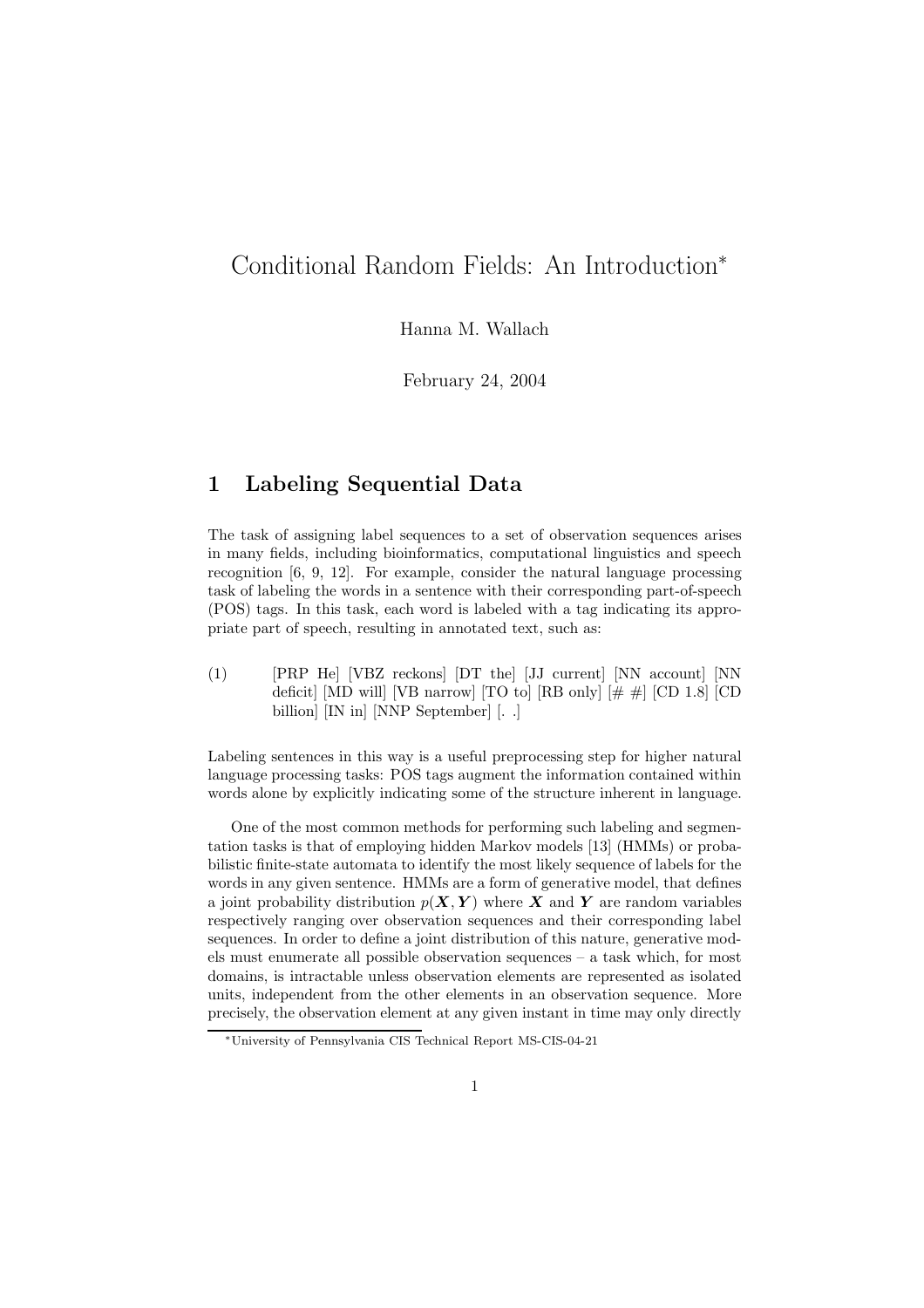depend on the state, or label, at that time. This is an appropriate assumption for a few simple data sets, however most real-world observation sequences are best represented in terms of multiple interacting features and long-range dependencies between observation elements.

This representation issue is one of the most fundamental problems when labeling sequential data. Clearly, a model that supports tractable inference is necessary, however a model that represents the data without making unwarranted independence assumptions is also desirable. One way of satisfying both these criteria is to use a model that defines a conditional probability  $p(Y|x)$  over label sequences given a particular observation sequence  $x$ , rather than a joint distribution over both label and observation sequences. Conditional models are used to label a novel observation sequence  $x_{\star}$  by selecting the label sequence  $y_{\star}$ that maximizes the conditional probability  $p(\mathbf{y}_\star|\mathbf{x}_\star)$ . The conditional nature of such models means that no effort is wasted on modeling the observations, and one is free from having to make unwarranted independence assumptions about these sequences; arbitrary attributes of the observation data may be captured by the model, without the modeler having to worry about how these attributes are related.

Conditional random fields [8] (CRFs) are a probabilistic framework for labeling and segmenting sequential data, based on the conditional approach described in the previous paragraph. A CRF is a form of undirected graphical model that defines a single log-linear distribution over label sequences given a particular observation sequence. The primary advantage of CRFs over hidden Markov models is their conditional nature, resulting in the relaxation of the independence assumptions required by HMMs in order to ensure tractable inference. Additionally, CRFs avoid the label bias problem [8], a weakness exhibited by maximum entropy Markov models [9] (MEMMs) and other conditional Markov models based on directed graphical models. CRFs outperform both MEMMs and HMMs on a number of real-world sequence labeling tasks [8, 11, 15].

### 2 Undirected Graphical Models

A conditional random field may be viewed as an undirected graphical model, or Markov random field  $[3]$ , globally conditioned on  $X$ , the random variable representing observation sequences. Formally, we define  $G = (V, E)$  to be an undirected graph such that there is a node  $v \in V$  corresponding to each of the random variables representing an element  $Y<sub>v</sub>$  of Y. If each random variable  $Y_v$  obeys the Markov property with respect to G, then  $(Y, X)$  is a conditional random field. In theory the structure of graph G may be arbitrary, provided it represents the conditional independencies in the label sequences being modeled. However, when modeling sequences, the simplest and most common graph structure encountered is that in which the nodes corresponding to elements of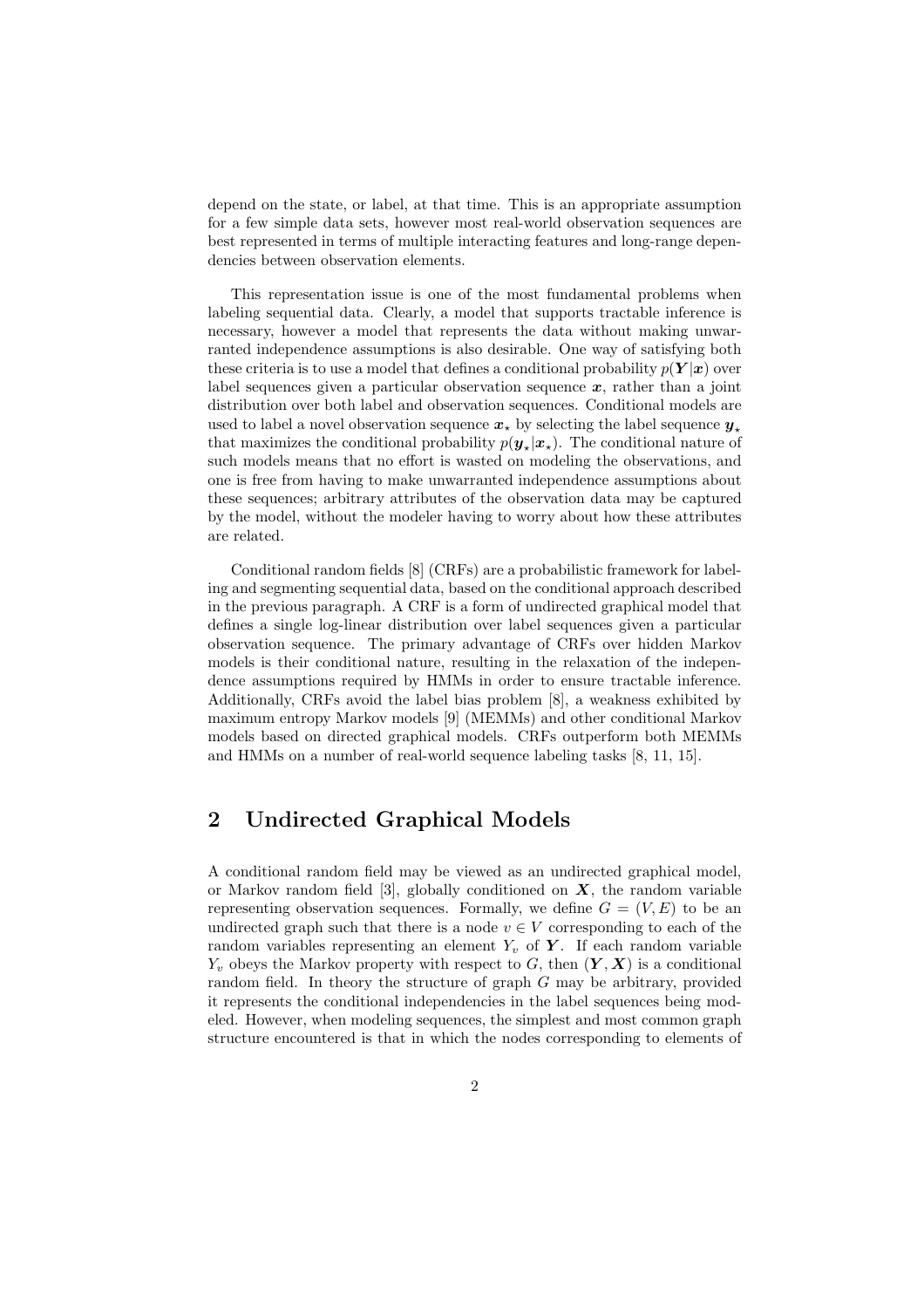Y form a simple first-order chain, as illustrated in Figure 1.



Figure 1: Graphical structure of a chain-structured CRFs for sequences. The variables corresponding to unshaded nodes are not generated by the model.

#### 2.1 Potential Functions

The graphical structure of a conditional random field may be used to factorize the joint distribution over elements  $Y_v$  of  $Y$  into a normalized product of strictly positive, real-valued potential functions, derived from the notion of conditional independence.<sup>1</sup> Each potential function operates on a subset of the random variables represented by vertices in G. According to the definition of conditional independence for undirected graphical models, the absence of an edge between two vertices in G implies that the random variables represented by these vertices are conditionally independent given all other random variables in the model. The potential functions must therefore ensure that it is possible to factorize the joint probability such that conditionally independent random variables do not appear in the same potential function. The easiest way to fulfill this requirement is to require each potential function to operate on a set of random variables whose corresponding vertices form a maximal clique within G. This ensures that no potential function refers to any pair of random variables whose vertices are not directly connected and, if two vertices appear together in a clique this relationship is made explicit. In the case of a chain-structured CRF, such as that depicted in Figure 1, each potential function will operate on pairs of adjacent label variables  $Y_i$  and  $Y_{i+1}$ .

It is worth noting that an isolated potential function does not have a direct probabilistic interpretation, but instead represents constraints on the configurations of the random variables on which the function is defined. This in turn affects the probability of global configurations – a global configuration with a high probability is likely to have satisfied more of these constraints than a global configuration with a low probability.

<sup>&</sup>lt;sup>1</sup>The product of a set of strictly positive, real-valued functions is not guaranteed to satisfy the axioms of probability. A normalization factor is therefore introduced to ensure that the product of potential functions is a valid probability distribution over the random variables represented by vertices in G.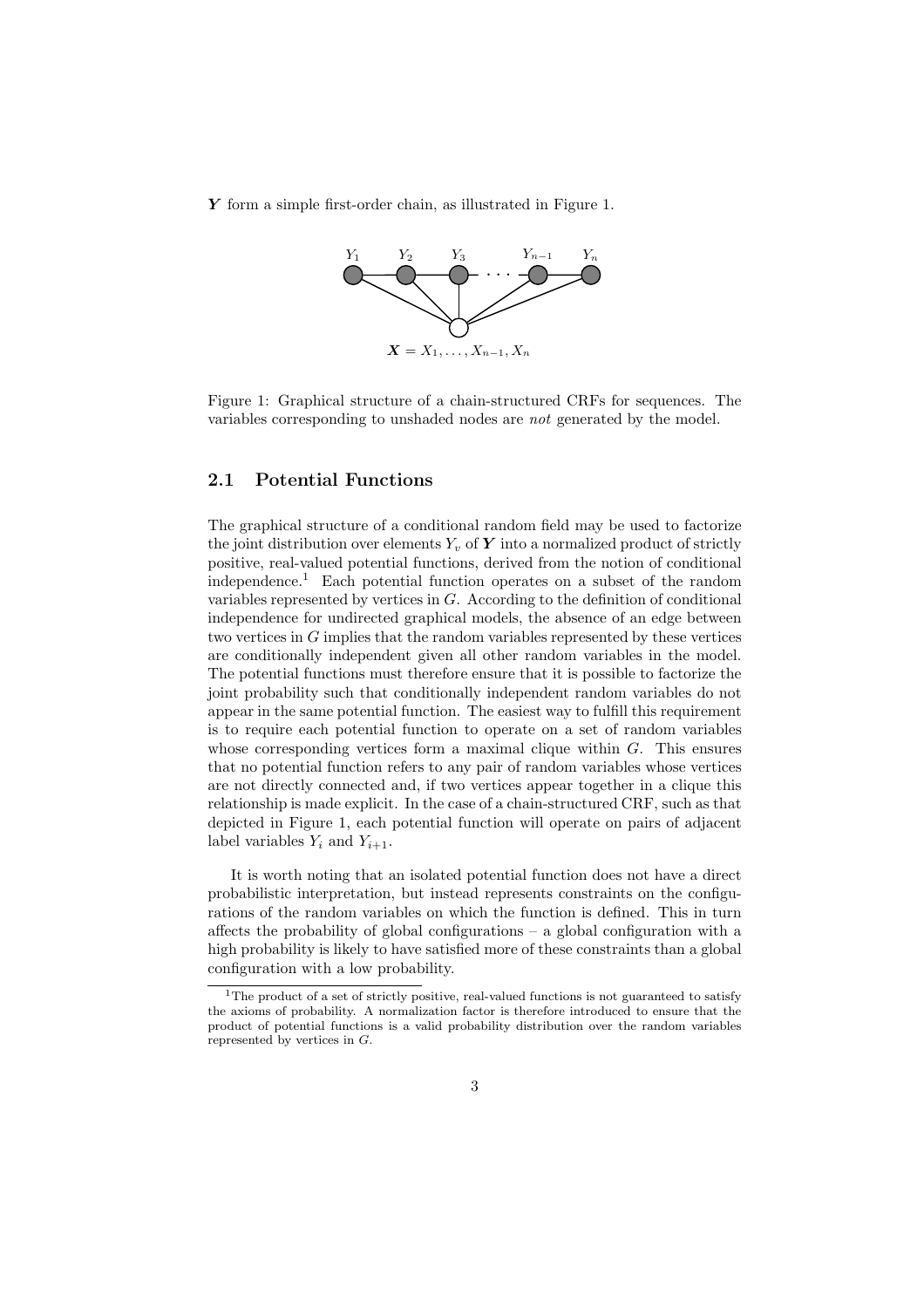#### 3 Conditional Random Fields

Lafferty *et al.* [8] define the the probability of a particular label sequence  $y$ given observation sequence  $x$  to be a normalized product of potential functions, each of the form

$$
\exp\left(\sum_{j}\lambda_j t_j(y_{i-1},y_i,\boldsymbol{x},i)+\sum_{k}\mu_k s_k(y_i,\boldsymbol{x},i)\right),\tag{2}
$$

where  $t_j(y_{i-1}, y_i, x, i)$  is a transition feature function of the entire observation sequence and the labels at positions i and  $i-1$  in the label sequence;  $s_k(y_i, x, i)$ is a state feature function of the label at position  $i$  and the observation sequence; and  $\lambda_j$  and  $\mu_k$  are parameters to be estimated from training data.

When defining feature functions, we construct a set of real-valued features  $b(x, i)$  of the observation to expresses some characteristic of the empirical distribution of the training data that should also hold of the model distribution. An example of such a feature is

$$
b(\boldsymbol{x}, i) = \begin{cases} 1 & \text{if the observation at position } i \text{ is the word "September"} \\ 0 & \text{otherwise.} \end{cases}
$$

Each feature function takes on the value of one of these real-valued observation features  $b(x, i)$  if the current state (in the case of a state function) or previous and current states (in the case of a transition function) take on particular values. All feature functions are therefore real-valued. For example, consider the following transition function:

$$
t_j(y_{i-1}, y_i, \boldsymbol{x}, i) = \begin{cases} b(\boldsymbol{x}, i) & \text{if } y_{i-1} = \text{IN and } y_i = \text{NNP} \\ 0 & \text{otherwise.} \end{cases}
$$

In the remainder of this report, notation is simplified by writing

$$
s(y_i, \boldsymbol{x}, i) = s(y_{i-1}, y_i, \boldsymbol{x}, i)
$$

and

$$
F_j(\boldsymbol{y}, \boldsymbol{x}) = \sum_{i=1}^n f_j(y_{i-1}, y_i, \boldsymbol{x}, i),
$$

where each  $f_j(y_{i-1}, y_i, x, i)$  is either a state function  $s(y_{i-1}, y_i, x, i)$  or a transition function  $t(y_{i-1}, y_i, x, i)$ . This allows the probability of a label sequence  $y$ given an observation sequence  $x$  to be written as

$$
p(\mathbf{y}|\mathbf{x}, \boldsymbol{\lambda}) = \frac{1}{Z(\mathbf{x})} \exp\left(\sum_{j} \lambda_j F_j(\mathbf{y}, \mathbf{x})\right).
$$
 (3)

 $Z(x)$  is a normalization factor.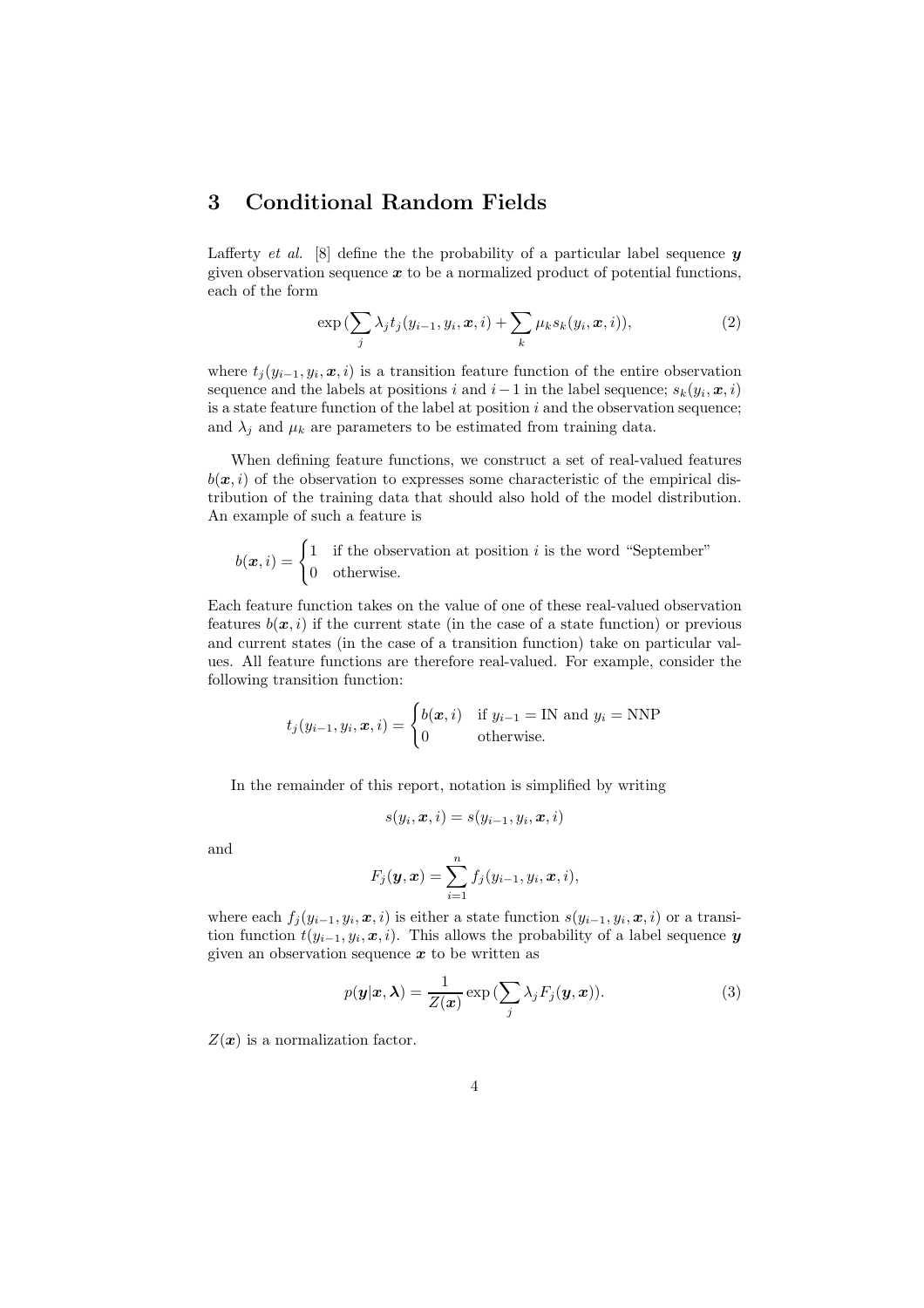#### 4 Maximum Entropy

The form of a CRF, as given in (3), is heavily motivated by the principle of maximum entropy – a framework for estimating probability distributions from a set of training data. Entropy of a probability distribution [16] is a measure of uncertainty and is maximized when the distribution in question is as uniform as possible. The principle of maximum entropy asserts that the only probability distribution that can justifiably be constructed from incomplete information, such as finite training data, is that which has maximum entropy subject to a set of constraints representing the information available. Any other distribution will involve unwarranted assumptions. [7]

If the information encapsulated within training data is represented using a set of feature functions such as those described in the previous section, the maximum entropy model distribution is that which is as uniform as possible while ensuring that the expectation of each feature function with respect to the empirical distribution of the training data equals the expected value of that feature function with respect to the model distribution. Identifying this distribution is a constrained optimization problem that can be shown [2, 10, 14] to be satisfied by (3).

#### 5 Maximum Likelihood Parameter Inference

Assuming the training data  $\{(\boldsymbol{x}^{(k)}, \boldsymbol{y}^{(k)})\}$  are independently and identically distributed, the product of (3) over all training sequences, as a function of the parameters  $\lambda$ , is known as the likelihood, denoted by  $p(\{y^{(k)}\}|\{x^{(k)}\},\lambda)$ . Maximum likelihood training chooses parameter values such that the logarithm of the likelihood, known as the log-likelihood, is maximized. For a CRF, the loglikelihood is given by

$$
\mathcal{L}(\boldsymbol{\lambda}) = \sum_{k} \left[ \log \frac{1}{Z(\boldsymbol{x}^{(k)})} + \sum_{j} \lambda_{j} F_{j}(\boldsymbol{y}^{(k)}, \boldsymbol{x}^{(k)}) \right].
$$

This function is concave, guaranteeing convergence to the global maximum.

Differentiating the log-likelihood with respect to parameter  $\lambda_i$  gives

$$
\frac{\partial \mathcal{L}(\boldsymbol{\lambda})}{\partial \lambda_j} = E_{\tilde{p}(\boldsymbol{Y}, \boldsymbol{X})} \left[ F_j(\boldsymbol{Y}, \boldsymbol{X}) \right] - \\ \sum_{k} E_{p(\boldsymbol{Y}|\boldsymbol{x}^{(k)}, \boldsymbol{\lambda})} \left[ F_j(\boldsymbol{Y}, \boldsymbol{x}^{(k)}) \right],
$$

where  $\tilde{p}(\boldsymbol{Y}, \boldsymbol{X})$  is the empirical distribution of training data and  $E_p[\cdot]$  denotes expectation with respect to distribution p. Note that setting this derivative to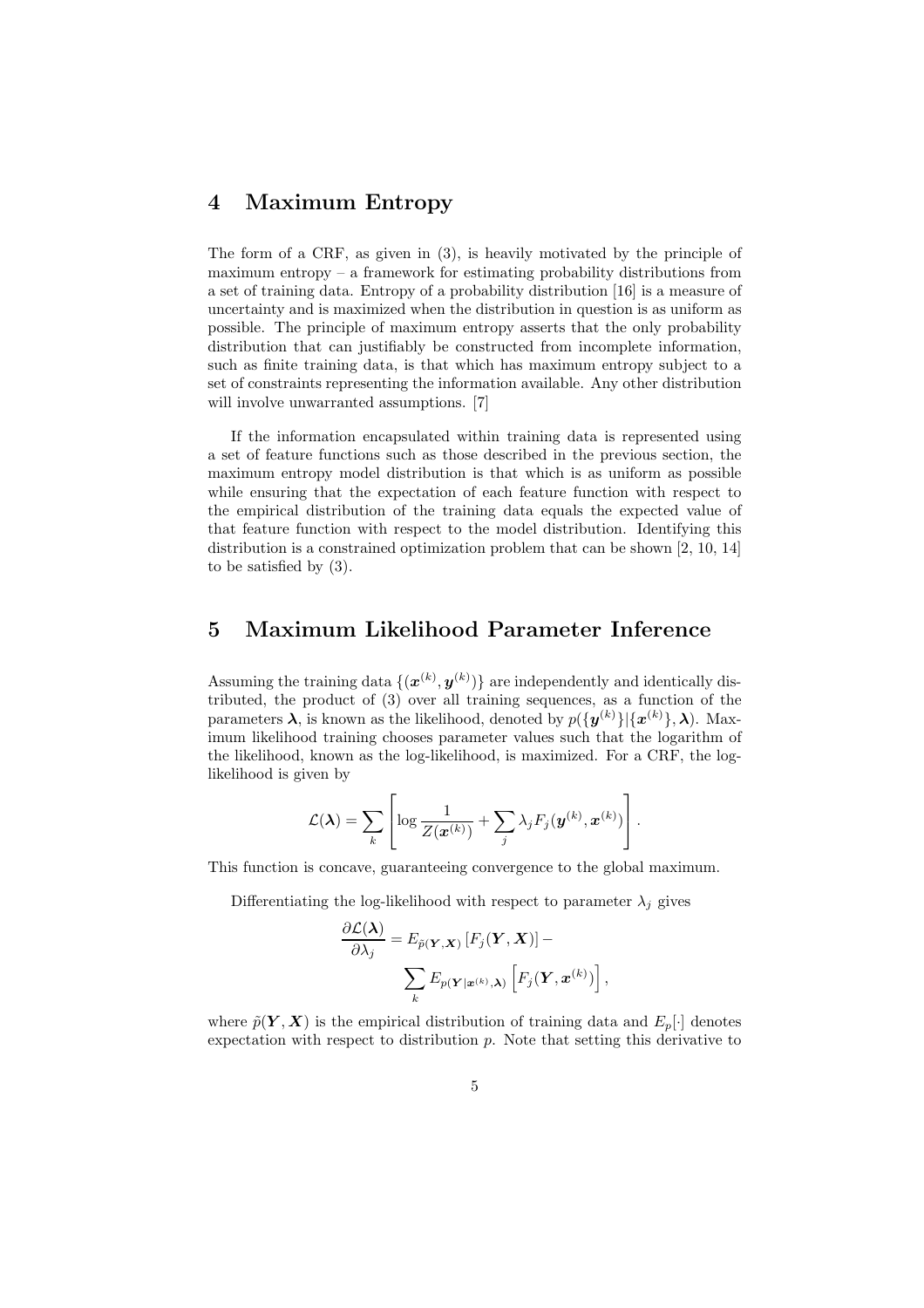zero yields the maximum entropy model constraint: The expectation of each feature with respect to the model distribution is equal to the expected value under the empirical distribution of the training data.

It is not possible to analytically determine the parameter values that maximize the log-likelihood – setting the gradient to zero and solving for  $\lambda$  does not always yield a closed form solution. Instead, maximum likelihood parameters must be identified using an iterative technique such as iterative scaling [5, 1, 10] or gradient-based methods [15, 17].

#### 6 CRF Probability as Matrix Computations

For a chain-structured CRF in which each label sequence is augmented by start and end states,  $y_0$  and  $y_{n+1}$ , with labels start and end respectively, the probability  $p(\mathbf{y}|\mathbf{x},\lambda)$  of label sequence  $\mathbf{y}$  given an observation sequence  $\mathbf{x}$  may be efficiently computed using matrices.

Letting  $Y$  be the alphabet from which labels are drawn and  $y$  and  $y'$  be labels drawn from this alphabet, we define a set of  $n + 1$  matrices  $\{M_i(\boldsymbol{x})\}_{i=1}^N$  $1, \ldots, n+1\}$ , where each  $M_i(\boldsymbol{x})$  is a  $|\mathcal{Y} \times \mathcal{Y}|$  matrix with elements of the form

$$
M_i(y',y|\boldsymbol{x}) = \exp\left(\sum_j \lambda_j f_j(y',y,\boldsymbol{x},i)\right).
$$

The unnormalized probability of label sequence  $\boldsymbol{y}$  given observation sequence  $\boldsymbol{x}$ may be written as the product of the appropriate elements of the  $n+1$  matrices for that pair of sequences:

$$
p(\boldsymbol{y}|\boldsymbol{x},\boldsymbol{\lambda})=\frac{1}{Z(\boldsymbol{x})}\prod_{i=1}^{n+1}M_i(y_{i-1},y_i|\boldsymbol{x}).
$$

Similarly, the normalization factor  $Z(x)$  for observation sequence x, may be computed from the set of  $M_i(x)$  matrices using closed semirings, an algebraic structure that provides a general framework for solving path problems in graphs. Omitting details,  $Z(x)$  is given by the (start, end) entry of the product of all  $n+1$   $M_i(x)$  matrices:

$$
Z(\boldsymbol{x}) = \left[\prod_{i=1}^{n+1} M_i(\boldsymbol{x})\right]_{\text{start},\text{end}}
$$
(4)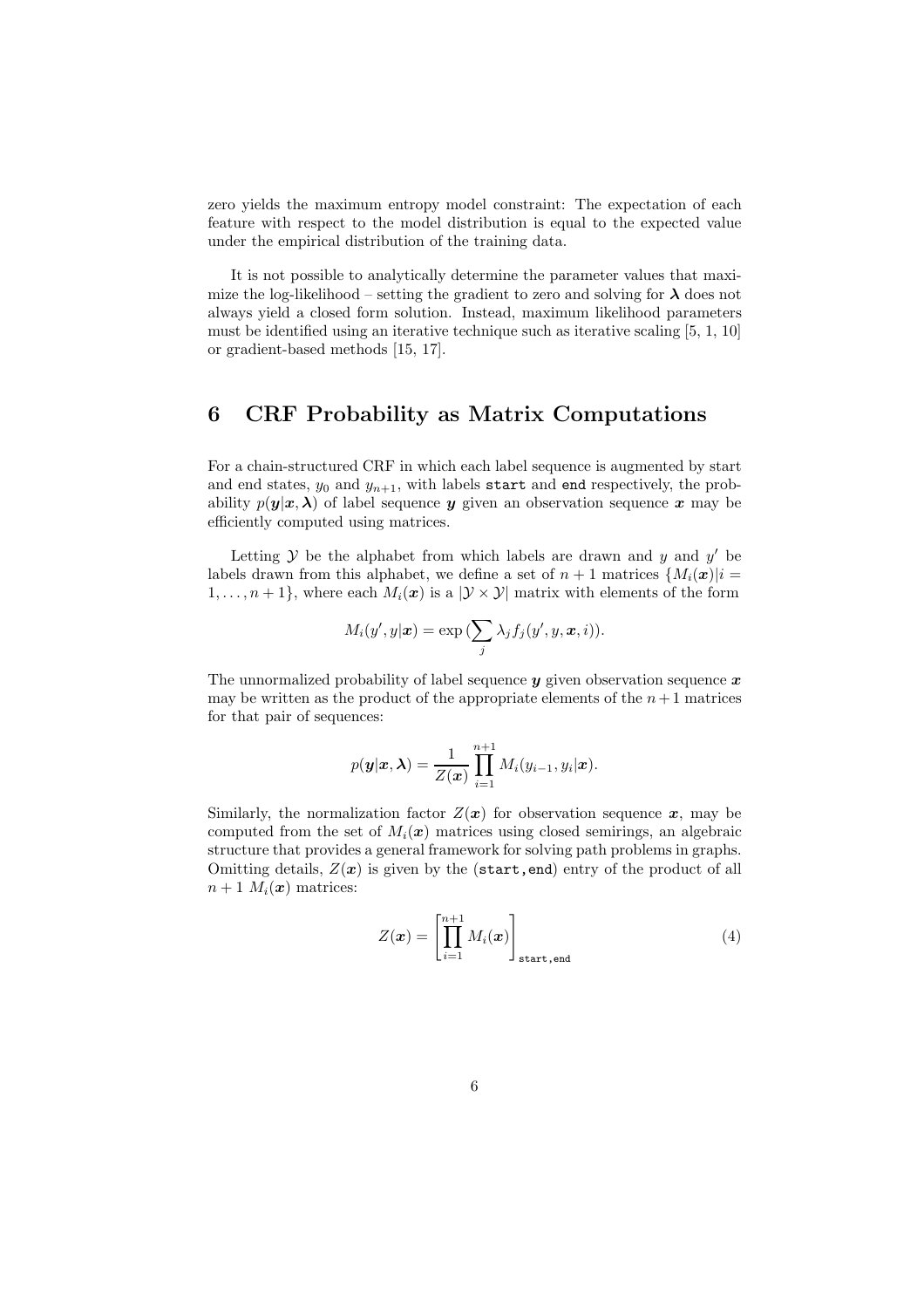### 7 Dynamic Programming

In order to identify the maximum-likelihood parameter values – irrespective of whether iterative scaling or gradient-based methods are used – it must be possible to efficiently compute the expectation of each feature function with respect to the CRF model distribution for every observation sequence  $x^{(k)}$  in the training data, given by

$$
E_{p(\boldsymbol{Y}|\boldsymbol{x}^{(k)},\boldsymbol{\lambda})}\left[F_j(\boldsymbol{Y},\boldsymbol{x}^{(k)})\right] = \sum_{\boldsymbol{y}} p(\boldsymbol{Y}=\boldsymbol{y}|\boldsymbol{x}^{(k)},\boldsymbol{\lambda})F_j(\boldsymbol{y},\boldsymbol{x}^{(k)}).
$$
(5)

Performing such calculations in a naïve fashion is intractable due to the required sum over label sequences: If observation sequence  $x^{(k)}$  has n elements, there are  $n^{|\mathcal{Y}|}$  possible corresponding label sequences. Summing over this number of terms is prohibitively expensive.

Fortunately, the right-hand side of (5) may be rewritten as

$$
\sum_{i=1}^{n} \sum_{y',y} p(Y_{i-1} = y', Y_i = y | \boldsymbol{x}^{(k)}, \boldsymbol{\lambda}) f_j(y', y, \boldsymbol{x}^{(k)}),
$$
\n(6)

eliminating the need to sum over  $n^{|\mathcal{Y}|}$  sequences. Furthermore, a dynamic programming method, similar to the forward-backward algorithm for hidden Markov models, may be used to calculate  $p(Y_{i-1} = y', Y_i = y | \boldsymbol{x}^{(k)}, \boldsymbol{\lambda}).$ 

Defining forward and backward vectors –  $\alpha_i(x)$  and  $\beta_i(x)$  respectively – by the base cases

$$
\alpha_0(y|\boldsymbol{x}) = \begin{cases} 1 & \text{if } y = \texttt{start} \\ 0 & \text{otherwise} \end{cases}
$$

and

$$
\beta_{n+1}(y|\boldsymbol{x}) = \begin{cases} 1 & \text{if } y = \texttt{stop} \\ 0 & \text{otherwise} \end{cases}
$$

and the recurrence relations

$$
\alpha_i(\boldsymbol{x})^T = \alpha_{i-1}(\boldsymbol{x})^T M_i(\boldsymbol{x})
$$

and

$$
\beta_i(\boldsymbol{x}) = M_{i+1}(\boldsymbol{x})\beta_{i+1}(\boldsymbol{x}),
$$

the probability of  $Y_i$  and  $Y_{i-1}$  taking on labels y' and y given observation sequence  $x^{(k)}$  may be written as

$$
p(Y_{i-1}=y', Y_i=y|\boldsymbol{x}^{(k)}, \boldsymbol{\lambda})=\frac{\alpha_{i-1}(y'|\boldsymbol{x})M_i(y',y|\boldsymbol{x})\beta_i(y|\boldsymbol{x})}{Z(\boldsymbol{x})}.
$$

 $Z(\mathbf{x})$  is given by the (start, stop) entry of the product of all  $n+1$   $M_i(\mathbf{x})$  matrices as in (4). Substituting this expression into (6) yields an efficient dynamic programming method for computing feature expectations.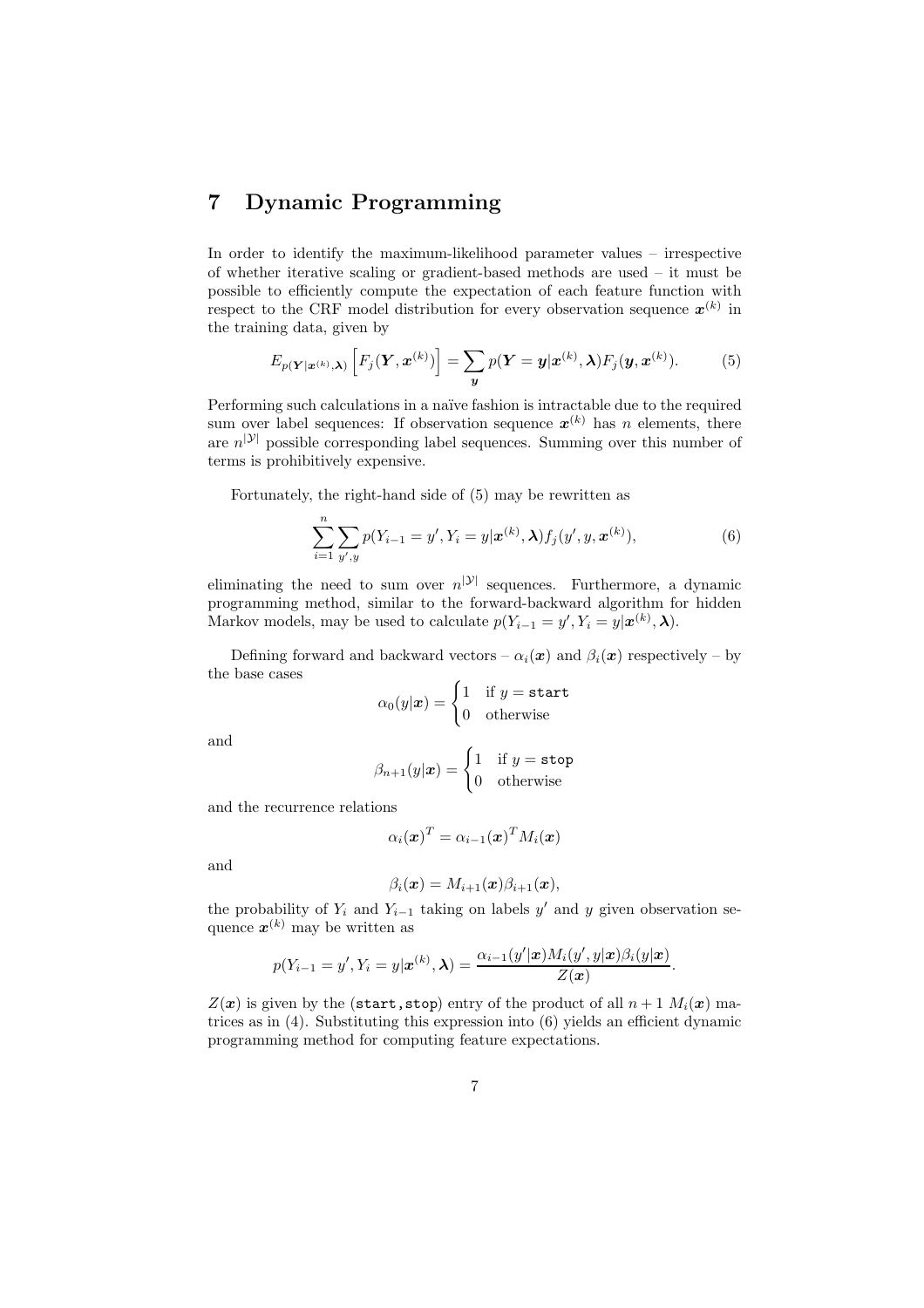### References

- [1] A. L. Berger. The improved iterative scaling algorithm: A gentle introduction, 1997.
- [2] A. L. Berger, S. A. Della Pietra, and V. J. Della Pietra. A maximum entropy approach to natural language processing. Computational Linguistics, 22(1):39–71, 1996.
- [3] P. Clifford. Markov random fields in statistics. In Geoffrey Grimmett and Dominic Welsh, editors, Disorder in Physical Systems: A Volume in Honour of John M. Hammersley, pages 19–32. Oxford University Press, 1990.
- [4] T. H. Cormen, C. E. Leiserson, and R. L. Rivest. *Introduction to Algo*rithms. MIT Press/McGraw-Hill, 1990.
- [5] J. Darroch and D. Ratcliff. Generalized iterative scaling for log-linear models. The Annals of Mathematical Statistics, 43:1470–1480, 1972.
- [6] R. Durbin, S. Eddy, A. Krogh, and G. Mitchison. Biological Sequence Analysis: Probabilistic Models of Proteins and Nucleic Acids. Cambridge University Press, 1998.
- [7] E. T. Jaynes. Information theory and statistical mechanics. The Physical Review, 106(4):620–630, May 1957.
- [8] J. Lafferty, A. McCallum, and F. Pereira. Conditional random fields: probabilistic models for segmenting and labeling sequence data. In *International* Conference on Machine Learning, 2001.
- [9] A. McCallum, D. Freitag, and F. Pereira. Maximum entropy Markov models for information extraction and segmentation. In International Conference on Machine Learning, 2000.
- [10] S. Della Pietra, V. Della Pietra, and J. Lafferty. Inducing features of random fields. Technical Report CMU-CS-95-144, Carnegie Mellon University, 1995.
- [11] D. Pinto, A. McCallum, X. Wei, and W. B. Croft. Table extraction using conditional random fields. Proceedings of the ACM SIGIR, 2003.
- [12] L. Rabiner and B. H. Juang. Fundamentals of Speech Recognition. Prentice Hall Signal Processing Series. Prentice-Hall, Inc., 1993.
- [13] L. R. Rabiner. A tutorial on hidden Markov models and selected applications in speech recognition. Proceedings of the IEEE, 77(2):257–285, 1989.
- [14] A. Ratnaparkhi. A simple introduction to maximum entropy models for natural language processing. Technical Report 97-08, Institute for Research in Cognitive Science, University of Pennsylvania, 1997.